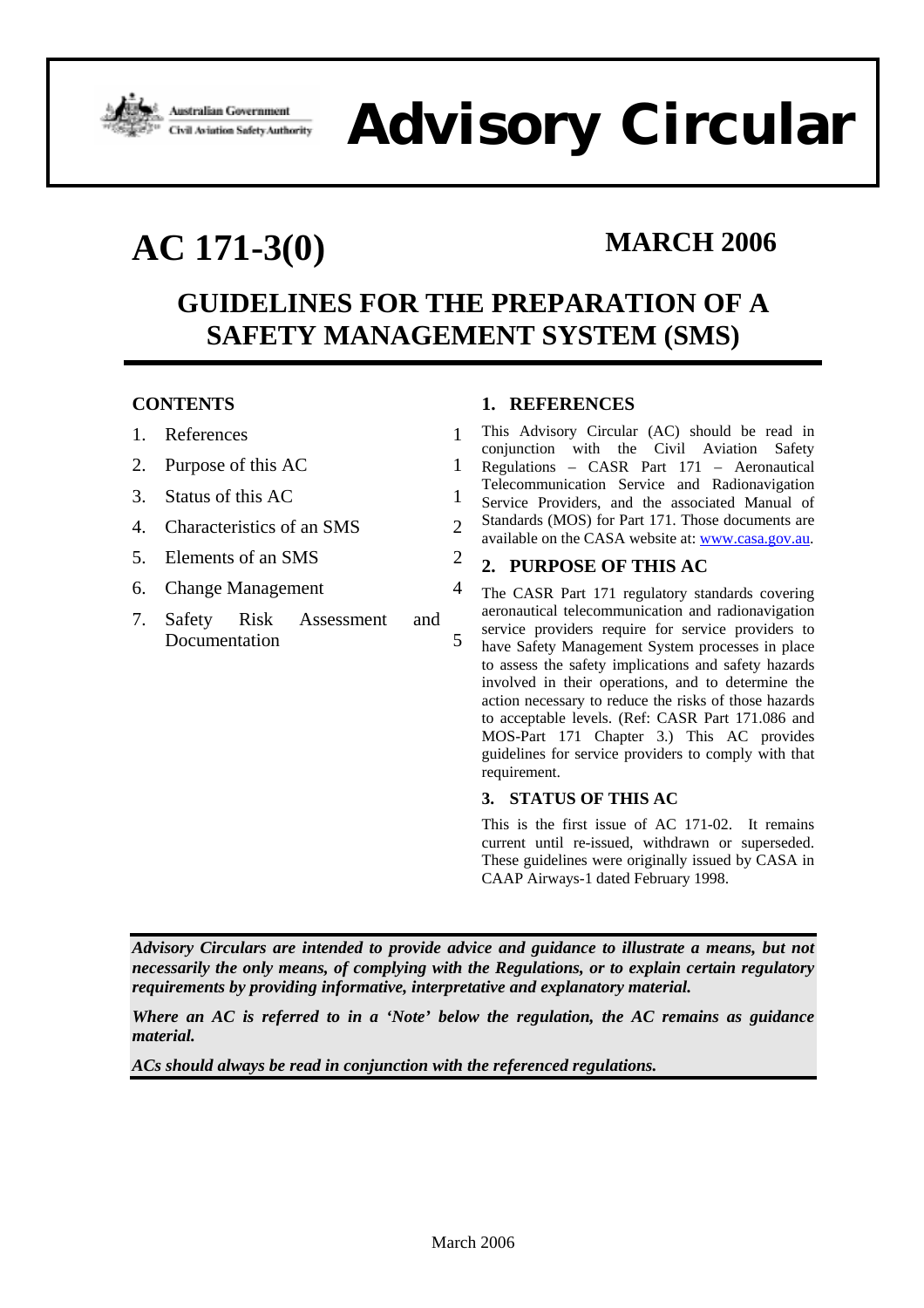#### **4. CHARACTERISTICS OF AN SMS**

**4.1** A service provider's Safety Management System (SMS) has the characteristics, and consists of the elements, as defined in this section.

**4.2** The SMS establishes the processes and procedures to effectively manage the safety of the functions of the service provider.

#### **4.3 Characteristics**

- Ensures a formalised, explicit and pro-active approach to the safety management of the services provided by the service provider.
- Is readily available to, is understood, and is complied with, by staff involved with the direct provision of services.
- Is transparent across operational areas of the service provider, taking into account: boundaries between functional areas;
	- boundaries between safety accountabilities within functional areas.
- Is presented in a clear, concise format that sets out the elements, and the supporting documentation to those elements.

#### **5. ELEMENTS OF AN SMS**

#### **5.1 Safety Policy**

- Identifies the safety policy of the service provider.
- The safety policy is documented, and maintained.
- Is issued under the authority of the Chief Executive Officer.

#### **5.2 Management Responsibility**

• Identifies a safety management function with organisational responsibility for development and maintenance of the SMS. The function is:

independent of line management; and directly accountable to the CEO.

- Identifies those personnel having a direct responsibility for the management and the maintenance of safety related functions.
- Identifies the safety accountabilities and/or the responsibilities of those personnel having a direct responsibility for the management and maintenance of safety related function, the safety accountabilities and responsibilities being compatible with the organisational structure.

#### **5.3 Management Review**

- Identifies the means by which each element of the SMS is reviewed and evaluated for effectiveness by management.
- Identifies the means by which the results of reviews are acted upon in a timely manner, ensuring the ongoing effectiveness of the SMS.
- Identifies the means by which continuous improvement is carried out.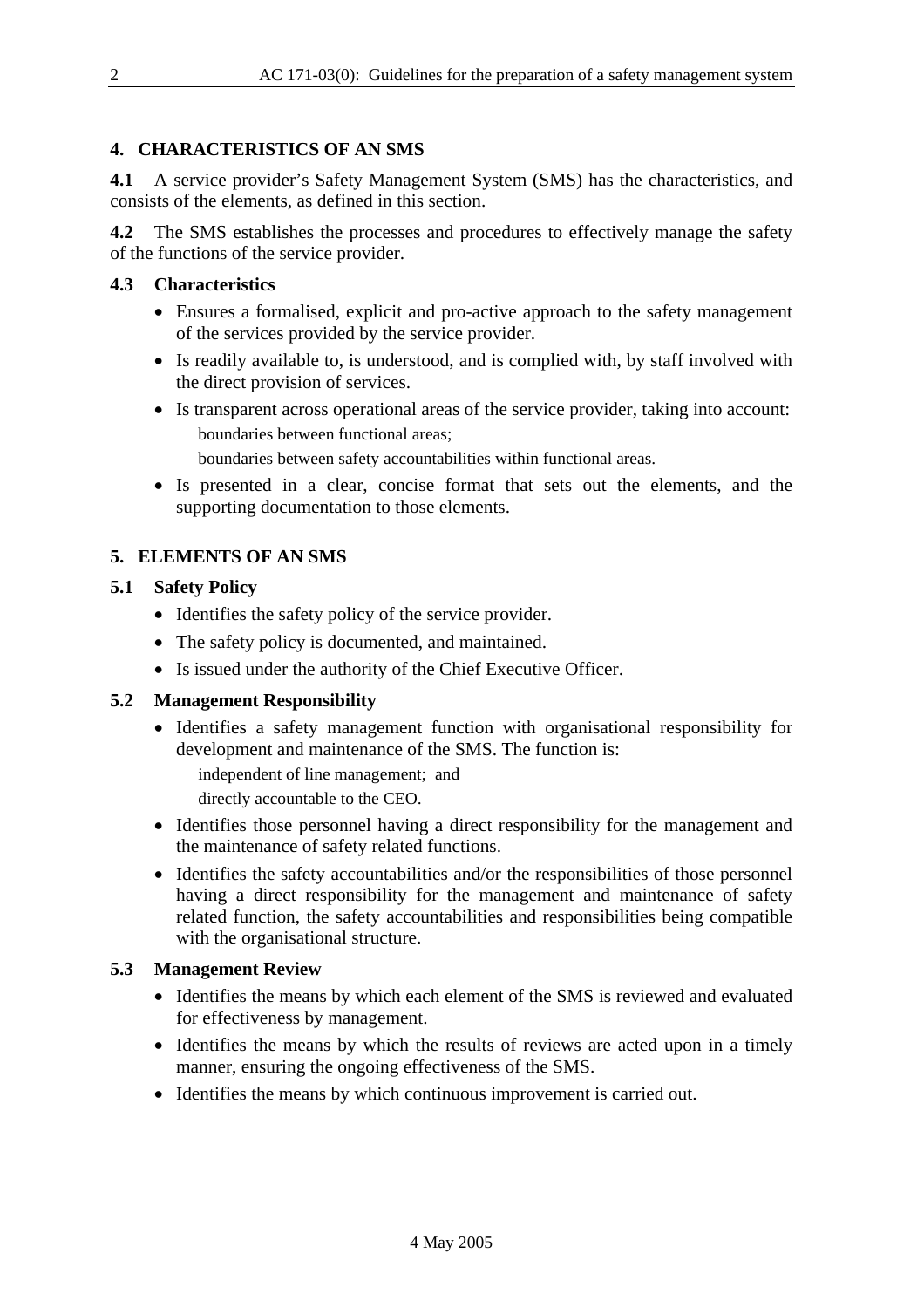#### **5.4 Internal Audit**

• Identifies the process for internal auditing; the internal audit process being based on a recognised method.

#### **5.5 Management of safety concerns and incidents**

- Identifies the means by which staff can report safety concerns.
- Identifies the method by which incidents and safety concerns are investigated, findings determined and managed.
- Identifies a means to provide staff with access to the results of investigations into incidents, safety concerns, and the associated safety related findings.

#### **5.6 Hazard identification/assessment/control and mitigation**

- Ensures that existing safety hazards are identified and controlled.
- Establishes methods and procedures for the management (identification/ assessment/control or mitigation) of safety hazards in service provision.

#### **5.7 Change management**

- Identifies the means by which changes to existing systems will be undertaken.
- See also Section 6 of this AC.

#### **5.8 Establishment of levels of safety**

- Identifies, for all approved services and systems, the level of safety to be met.
- Identifies the means by which those levels of safety are monitored and maintained.

#### **5.9 Competency**

• Identifies the methods for ensuring staff responsible for the provision of services are trained and competent to perform their functions.

#### **5.10 Documentation**

• Identifies the means by which the service provider will manage the documentation associated with the provision of services.

#### **5.11 Interfaces**

- Identifies the internal and external boundaries that require formal interface arrangements, including interfaces between systems within the service provider.
- Identifies the means by which those interfaces are reviewed.
- Identifies the scope of the interface arrangements to include:

the integrity and reliability of the data or service being provided;

the means by which change to the data or service being provided is notified to the other party.

- Identifies the hazard identification and mitigation processes required when third party arrangements cannot be formally met.
- Identifies the interface arrangements between systems within the service provider.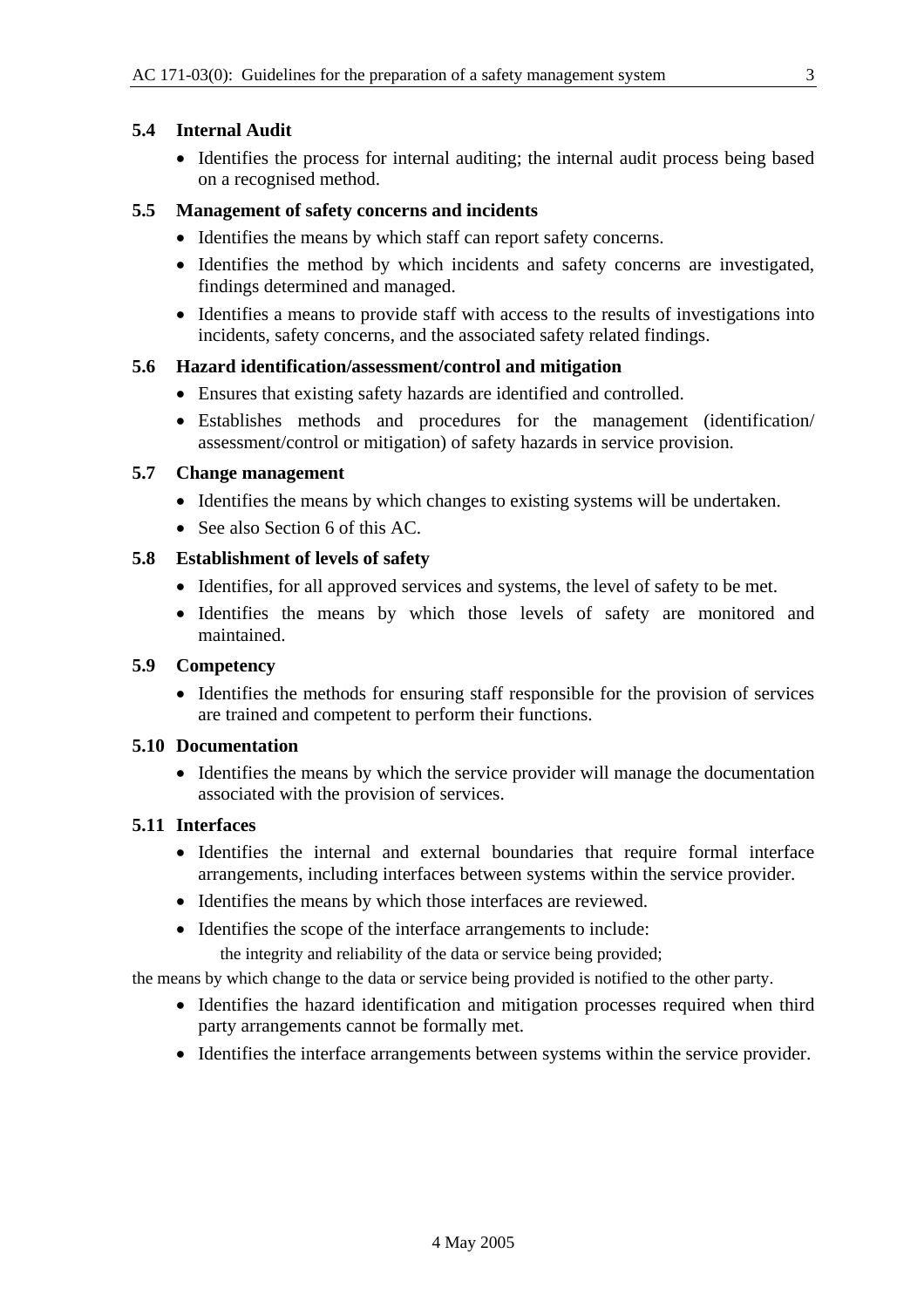#### **5.12 Abnormal Operations**

• Identifies contingency plans and/or procedures to minimise the impact of abnormal events on service users.

#### **6. CHANGE MANAGEMENT**

**6.1** The current baseline of the service is described in sufficient detail to allow an understanding of the safety issues. This includes the known functional/performance characteristics of the service prior to the proposed change. The following elements are established in relation to the proposed service change.

- Identifies the impact of change on the existing service configuration.
- Identifies the means for configuration management during the change process.
- States the hazard identification methodology used. (The methodology is described, if different from the standard in the SMS.)
- States the risk analysis and assessment methodology used. (The methodology is described, if different from the standard in the SMS.)
- States the risk control/mitigation process for eliminating or reducing identified risks. (The methodology is described, if different from the standard in the SMS.)
- Describes the safety management arrangements for implementing the change through to commissioning and ongoing safety monitoring.
- Ensures that users of the service are informed during the development and prior to implementing the change.
- Details approval authorities that are linked to the identified safety accountabilities.
- Identifies the means by which users affected by the change are notified, both during the development of the change and prior to the implementation of the change.
- *Note 1: The means of recording changes should ensure that the status of a change is readily determined at each stage of the lifecycle of the change process.*
- *Note 2: CASA will advise the service provider if further examination of the evidence supporting the safe management of the change is required.*
- *Note 3: Evidence required will normally consist of the planning, assessment, and documentation, of the change.*
- *Note 4: CASA may direct corrective action should a change not be carried out in accordance with the service provider's SMS.*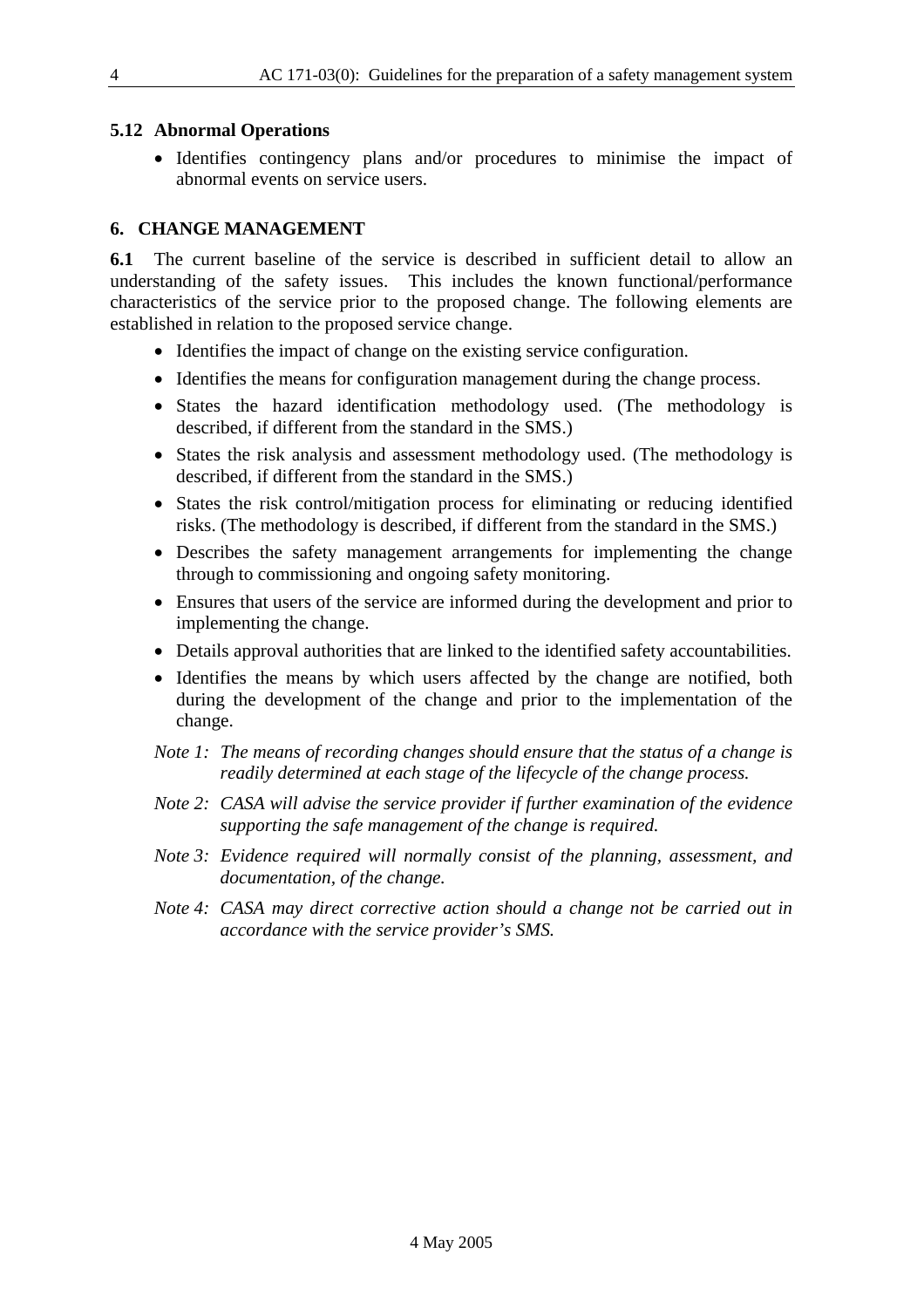#### **7. SAFETY RISK ASSESSMENT AND DOCUMENTATION**

**7.1** The SMS includes a process for providing the evidence that introduction of a new service, or a proposed change to an existing service:

- (a) is based on a recognised method for safety risk assessment and management; and
- (b) records the method applied and the outcomes of the Change Management element of the SMS.
- **7.2** For proposed changes to services, the following are defined and documented:
	- (a) the effect of the change, i.e. whether it is a functional change noticeable to users or not, or an equipment replacement/modification, or a minor procedural change, etc. and its safety significance;
	- (b) the planning arrangements for the change proposal, including the preparation of evidence and argument to support the change;
	- (c) the review process to be applied for assurance of the integrity of the evidence and the arguments supporting the change proposal.
	- *Note 1: The CASA certificate of approval and the service provider's operations manual identify the approved services.*
	- *Note 2: The introduction of new services, and those changes to existing services the effect of which would be that the service would no longer be in accordance with the certificate issued to service provider under 171.250, or changes to existing services that require prior notification to CASA because of a requirement to do so in the service provider's SMS, are to be referred to CASA prior to implementation.*
	- *Note 3: Other changes to service are to be subject to the same level of internal safety assessment by the service provider, but it is not necessary to submit them to CASA.*

Patrick Murray Group General Manager Air Transport Operations Group